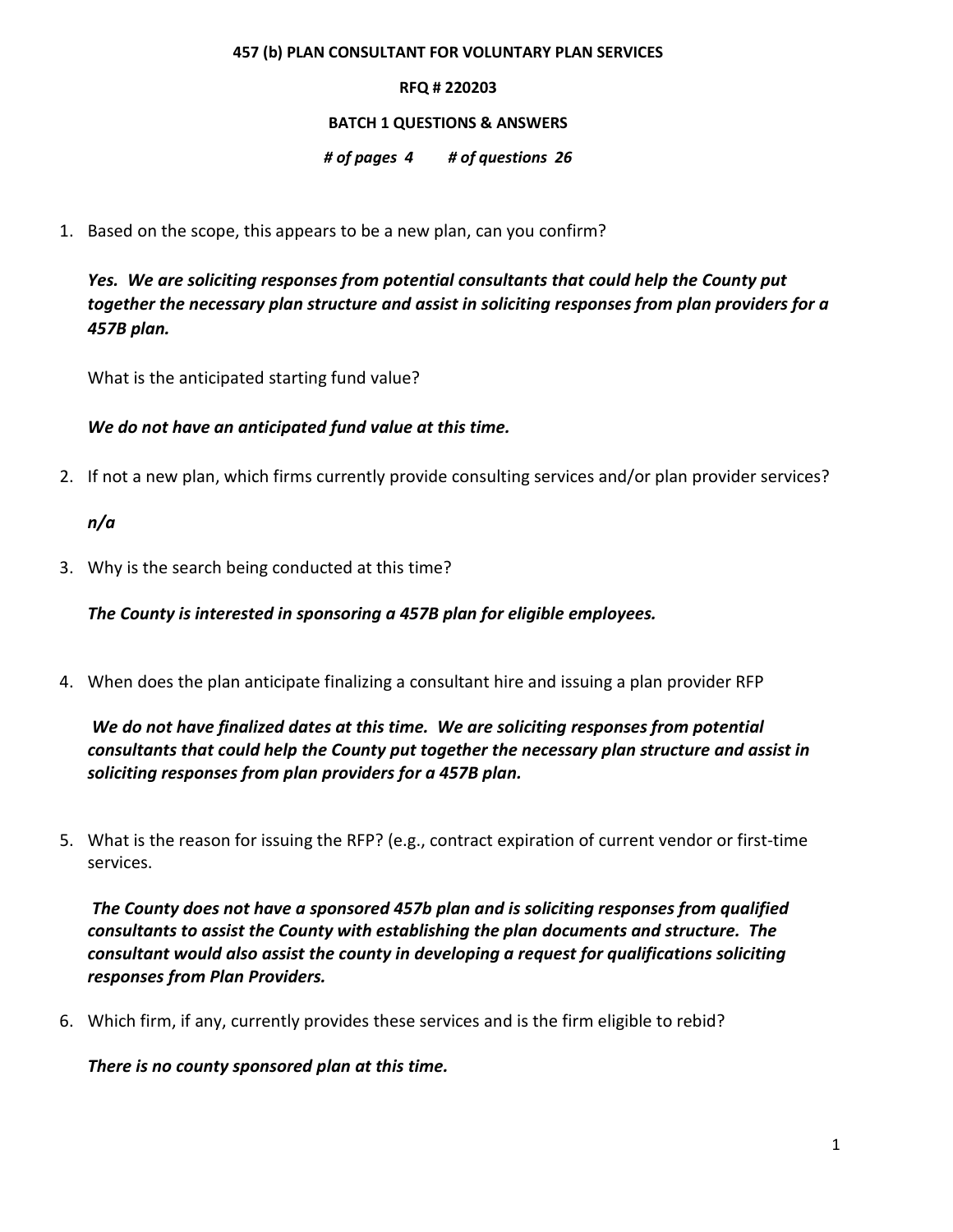7. What is the asset size of the 457(b) plan?

## *We do not have an anticipated fund value at this time.*

8. By when does the county hope to make a selection?

*We do not have finalized dates at this time.*

9. What vendors does the County currently use?

*The County does NOT have a sponsored 457b plan and is soliciting responses from qualified consultants to assist the County with establishing the plan documents and structure. The consultant would also assist the county in developing a request for qualifications soliciting responses from Plan Providers.* 

10. Do you have a preference between in-person or virtual meetings?

## *Both are acceptable*

- 11. Can you please provide the following:
	- a. Number of employees –

### *Up to 1,700 FT employees*

b. Number of plan participants

## *See response to question #1*

c. Amount of assets with each vendor

## *There is no county sponsored plan at this time.*

12. Does the County prefer to pay the consulting fee directly or pass the fee onto participants?

*We are currently soliciting responses from qualified consultants to assist the County in establishing the plan documents and structure. The Consultants would also assist the county in developing a request for qualifications (RFQ) soliciting responses from plan Providers for consideration. The fee structure for the Plan Provider will be considered through discussion with the consultant prior to releasing the RFQ.*

13. On page 6 of the RFQ, Item 1 states "Each RFQ shall be placed in a separate envelope completely and properly identified with the name and number of the RFQ." Does the original and each of the 7 copies need to be in its own marked envelope, or is one envelope containing all copies sufficient?

# *Each in a separate envelope.*

14. Is electronic delivery of a PDF permissible vs. physical delivery of hard copies?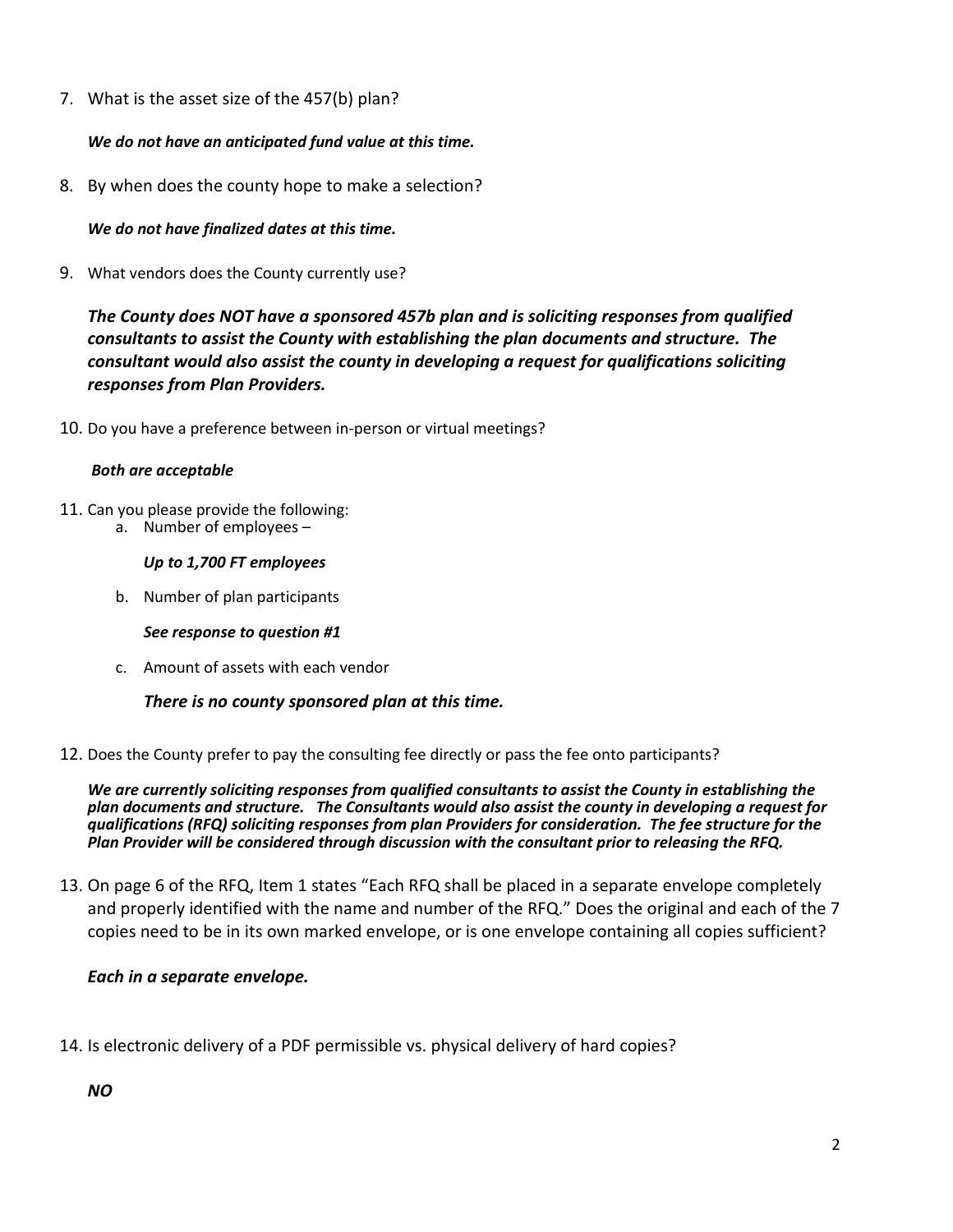15. Are electronic signatures permissible in lieu of ink signatures?

# *YES*

16. Are you requesting pricing proposals at this time?

# *Not at this time. Cost will be negotiated once selection process is completed and firm is approved by Commissioners Court.*

If so, what question should we respond to in order to propose/state our fee for service in this RFQ, and in what format? The RFQ refers to a Pricing/Delivery Information form on page 29 but this form is not included in the RFQ packet.

17. Is it your intent for the awarded consultant to provide full RFP services, and should we include that in our pricing?

# *County is requesting assistance from the selected Consulting firm, as approved by Commissioners Court, to develop an RFP soliciting responses from 457b plan providers.*

18. Regarding the Executive Summary, please clarify what is required for this section. Our intent is to address these items in the Proposal Requirements section of our response. Is this approach permissible or is the Executive Summary to be completed separately in addition to the Proposal Requirements?

# *Question is unclear. Please identify what section you are referring to.*

19. What are the total plan assets as of 12/31/21 (all providers combined)?

# *Cameron County does not have a county sponsored 457b plan at this time.*

20. What are the total number of participants in the plan (all providers combined)?

# *Cameron County does not have a county sponsored plan at this time. There are approximately 1,700 full-time employees that would be eligible for participation.*

21. Do you want us to respond to items in the scope of services or just the proposal requirements and executive summary?

*Respond to Items in the Scope of Services, Proposal requirements, and Executive Summary.*

22. What are your current total assets?

## *There is no county sponsored plan at this time.*